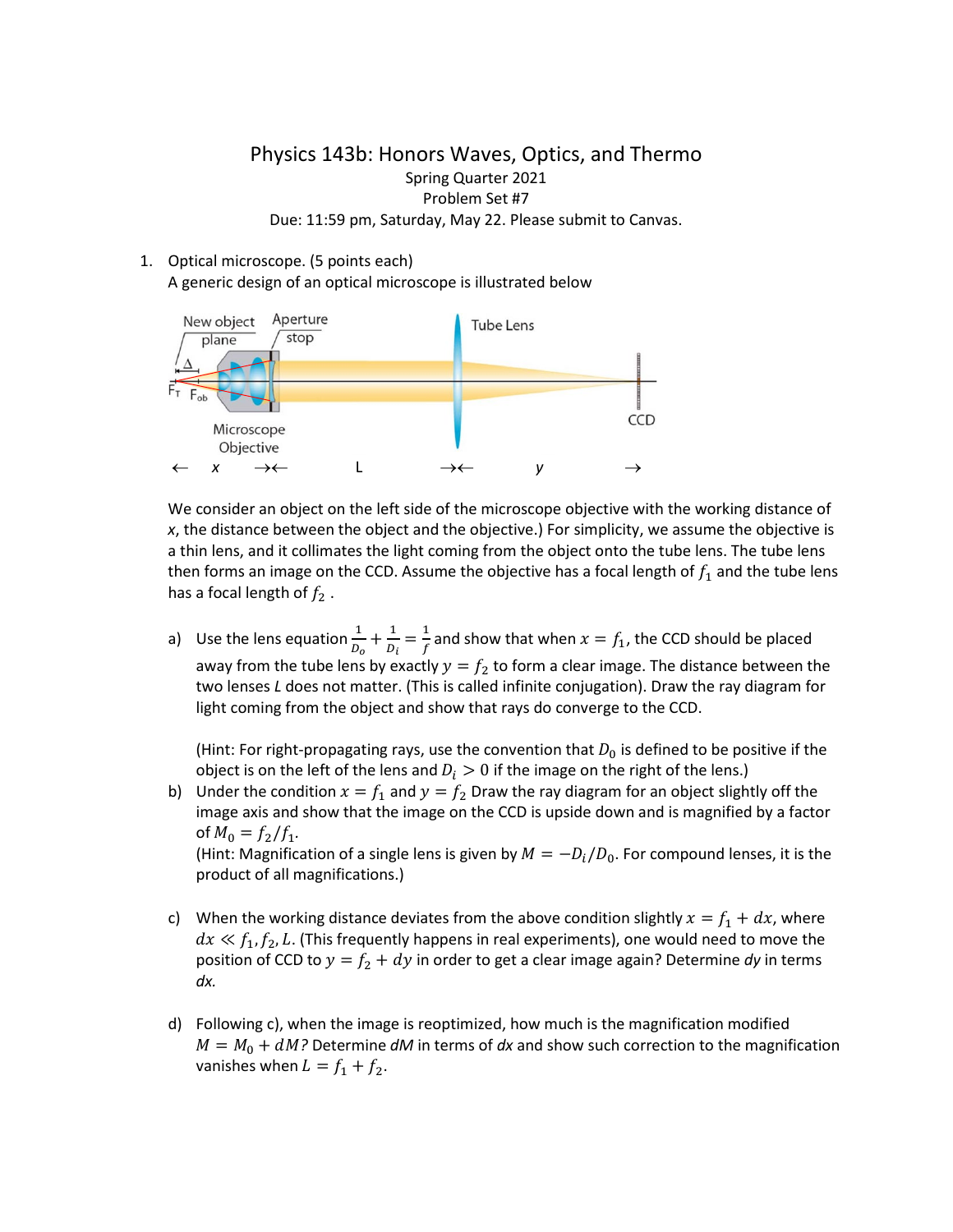2. Myopia correction (8 points)

Myopia occurs when the incident light from a point source is focused by the lens in front of the retina, see figure, while a healthy eye focuses it exactly on the retina.

The distance between the lens and the retina is effectively 25mm (it is effective so we may consider the index of refraction  $n \approx n_{air} \approx 1$ behind the lens of the eyeball.).

a) What would be the focal length of the lens of a healthy person when he/she is reading a book 25 cm away from the eyes.



- c) Show that the focal length of his eyeball lens is 2.33 mm shorter than that of a healthy person.
- 3. Fraunhofer diffraction (8 points each)

Here we will treat optical diffraction more rigorously based on the wave equation we learned. Let's assume we have a uniform plane electromagnetic wave propagating in the z direction with electric field  $E(x, z, t) = E_0 e^{i(kz - \omega t)}$ , where  $k = \omega/c$  is the wave number,  $\omega$  is the angular frequency and  $c$  is the speed of light. The light is blocked by an aperture at  $z=0$  such that the electric field immediate after the aperture is given by  $E(x, 0^+, t) = E_{in}(x)e^{i(kx - \omega t)}$ . The detector (screen) is located at  $z = L$ .





The general solution of the electric field can be determined from the solution of the wave equation as the sum of spherical waves originated from all locations at  $(-\infty < x' < \infty, z = 0^+)$ with non-zero electric field  $E_{in}(x')$ , namely,

$$
E(x, z > 0) = \int E_{in}(x') \frac{e^{i (kr' - \omega t)}}{r'} dx',
$$

where  $r' = |\vec{r}'|$  and  $\vec{r}' = (x - x', z)$  is the vector that indicates propagation from a point source at  $(x', 0)$  to a detector at  $(x, z)$ . In the integrand,  $\frac{e^{i(kr'-\omega t)}}{r'}$  can be considered as the Green function of the point source.

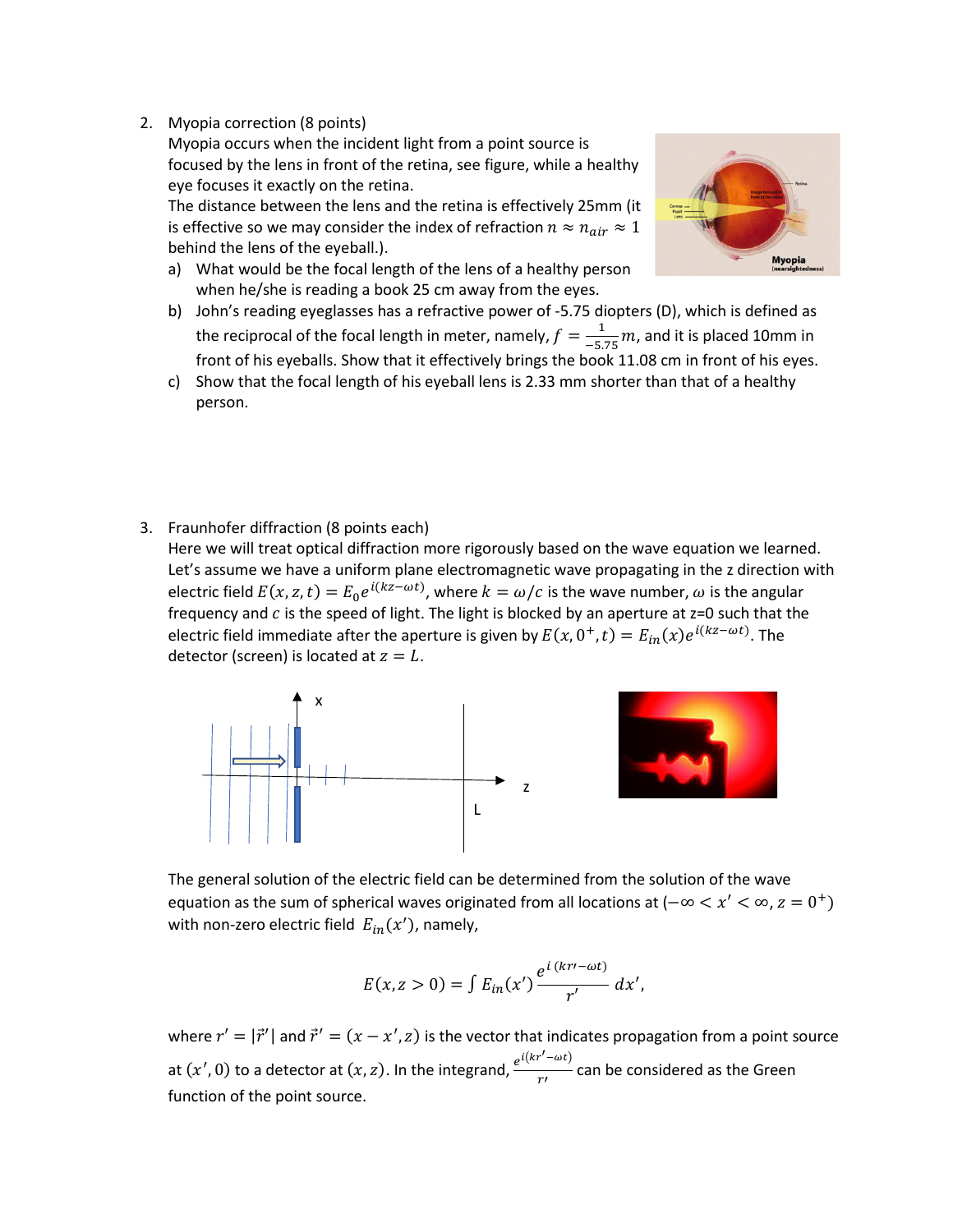a) Assume the screen is far from the aperture  $L \gg x$  and  $L \gg x'$ , show that the electric field on the screen can be approximated as

$$
E(x,L) \approx \frac{1}{L} e^{i(kL-\omega t)} \int E_{in}(x') e^{\frac{ik(x-x')^2}{2L}} dx'.
$$

Let's analyze the ideal 2-slit interference pattern by considering light passing two infinitesimal slits separated by  $d$  with electric field  $E_{in}(x) = E_0 \delta\left(x - \frac{d}{2}\right) + E_0 \delta(x + \frac{d}{2})$ . Determine the electric field on the screen. Identify the maxima and minima of the intensity on the screen. Show that the predicted locations of constructive interferences are consistent with our derivation in the class/in the textbook:  $d \sin \theta = n\lambda$ , where  $\sin \theta \approx x/L$ ?

b) Now we consider single-slit diffraction. Assume that the incident electric field  $E_{in} \left( -\frac{a}{2} < x < \frac{a}{2} \right) = E_0$  is a constant within the width of the slit  $d$  and is zero elsewhere. Determine the electric field on the screen  $E(x, L)$ . Are the maximum and minimum positions consistent with the what we derived in the class / textbook?

(Hint: you may assume  $d \ll x$  and thus approximate  $(x - x')^2 \approx x^2 - 2x'x$  in order to compare with the lecture note/textbook.)

c) Next we consider edge diffraction, where half the space is blocked by the aperture  $E_{in}(x)$  =  $E_0H(x)$ , where  $H(x > 0) = 1$  and  $H(x < 0) = 0$  is the Heaviside step function. Determine the electric field on the screen  $E(x, L)$ .

(Hint: Analytic expression requires Fresnel integrals. You may also sketch the intensity pattern.)

- d) Use the result of c) and comment on why when you cannot see someone around the corner, you could still hear his/her voice? Don't sound and light all propagate as waves and thus both should reach you?
- 4. Diffraction grating (8 points each) Diffraction grating is the critical component behind a large number of optical devices, including DVD, spectrometers, digital displays and so on. Grating is a reflective surface with periodic structure, see figure. Assuming the periodicity of the structure is *d* and a beam with wavelength  $\lambda$  illuminates the grating with an incident angle  $i$ . Show that in addition to the regular reflection, we have diffracted beams with different orders propagating in different directions.